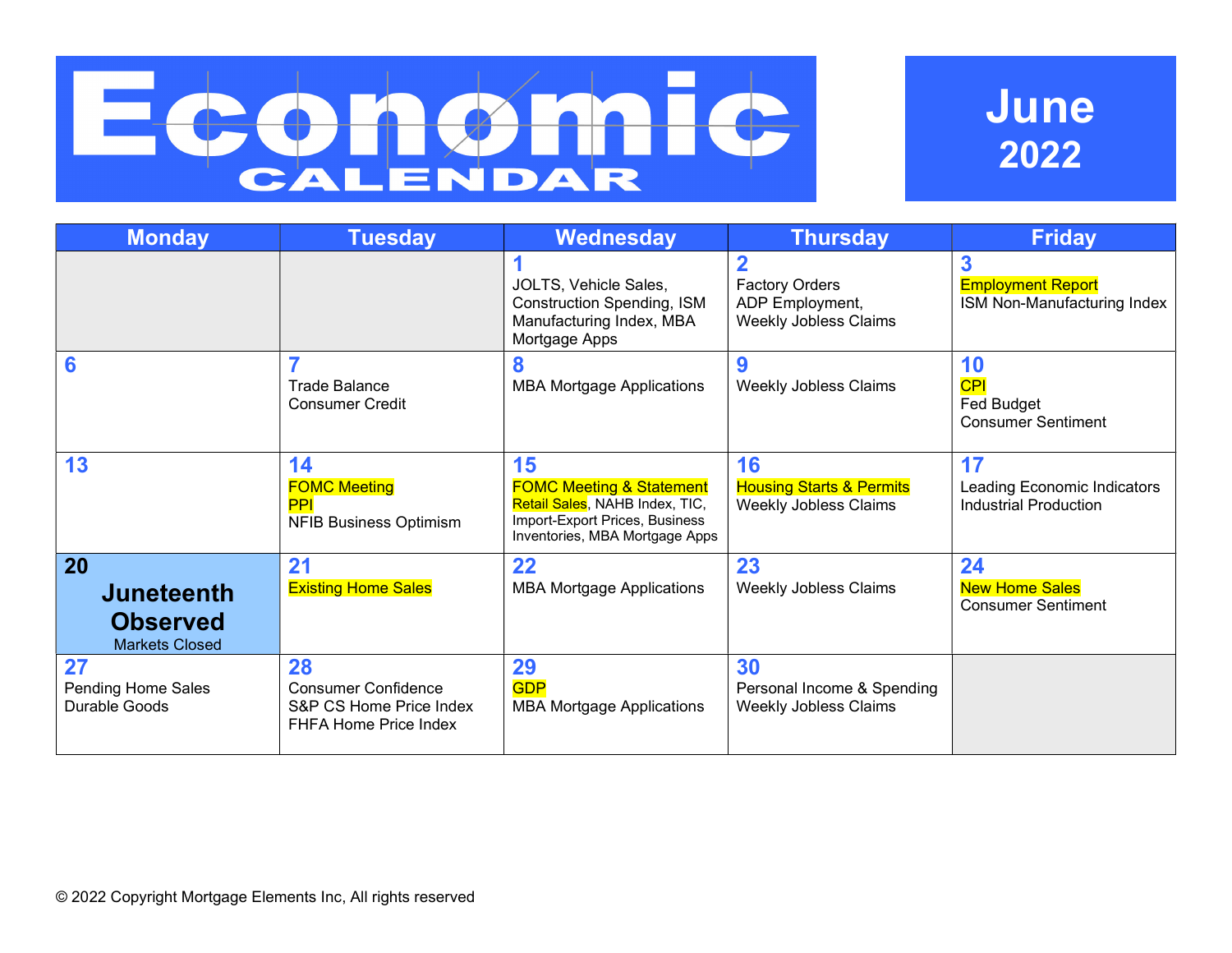

# Mortgage Economic Review June 2022

The Mortgage Economic Review is a monthly summary of Key Economic Indicators, Data, and Events pertinent to Mortgage and Real Estate Professionals.

## AT A GLANCE - Key Economic Data and Events during May 2022

- Interest Rates rose in May then fell back to end the month mixed. The 10-Year Treasury yield fell to 2.85% (May 31) from 2.89% (Apr 29).
- Housing: Home Sales fell across the board in April: Existing Home Sales down 2.4%, New Home Sales down 16.6%, Pending Home Sales down 3.9%. Home Prices continued up at a 20% annual pace through March.
- Labor: The Economy created 428,000 New Jobs in April. The Unemployment Rate held steady at 3.6%, and Wages increased 5.5% YoY.
- Inflation: CPI up 0.3% (+8.3% YoY), PPI up 0.5%% (+11.0% YoY) in April.
- The Economy: US GDP contracted at a 1.5% annualized rate in 1Q2022, up 3.5% YoY
- Consumers: Retail Sales rose 0.9% in April, Consumer Confidence and Sentiment declined.
- Stock Markets ended the month mixed or down slightly after a roller coaster month.
- Oil & Energy: Oil prices continued higher, closing at \$123/Barrel.

#### Interest Rates and Fed Watch

After the May 4th FOMC Meeting, the Fed raised the Fed Funds Rate by 0.50% to a target range of 0.75% - 1.00%. They also announced their intention to raise rates another 50bps after both the June 15th and July 27th FOMC Meetings. The Fed may take a "pause" in September and see how the Economy and Inflation perform with higher Interest Rates. Those announcements sent Stock Markets into a tailspin and got every Economist talking about a Recession in late 2022 or early 2023. Inflation is running hot, and the Fed is getting blamed because they didn't act sooner to raise Interest Rates. So now they are getting serious about taming Inflation. At this point, the Markets expect the Fed to follow through with its planned increases.

- 10-Year Treasury Security Yield fell to 2.85% (May 31) from 2.89% (Apr 29).
- 30-Year Treasury Bond Yield rose to 3.07% (May 31) from 2.94% (Apr 29).
- 30-Year Fixed Mortgage was unchanged at 5.1% (May 26) from 5.1% (Apr 29).
- **15-Year Fixed Mortgage fell to 4.31%** (May 26) from 4.4% (Apr 29).
- 5/1 ARM Mortgage rose to 4.20% (May 26) from 3.78% (Apr 29).

#### Housing Market Data Released in May 2022

There is a lot of red in the May Housing Data. Buyers are getting the double whammy - escalating Home Prices and rising Interest Rates have made monthly mortgage payments unaffordable. Demand for Homes is tapering off, which is evident in the Inventory Data. After months of declining, the inventory of Existing Homes for Sales increased in April. The health of the Housing Markets is a stalwart indicator of the Economy 6 months in the future. When the Housing Market declines, a Recession usually follows.

- **Existing Home Sales** (closed deals in April) fell 2.4% to an annual rate of 5,610,000 homes, down 5.9% in the last 12 months. The median price for all types of homes is \$391,200 - up 14.8% from a year ago. The median Single-Family Home price is \$397,600, up 14.8% YoY. The Median Condo price is \$340,000, up 13.1% YoY. Homes were on the market for an average of 17 days, and 84% were on the market for less than a month. Currently, 1,030,000 homes are for sale, down 10.4% from 1,150,000 units a year ago. 26% were all Cash Sales.
- New Home Sales (signed contracts in April) fell 16.6% to a seasonally adjusted annual rate of 591,000 homes - down 26.9% YoY. The median New Home price rose 3.6% (19.6% YoY) to \$450,600 from \$435,000 the prior month. The average price rose 9.1% (31.2% YoY) to \$570,300 from \$522,500 the prior month. There are 444,000 New Homes for sale, a 9.0 month supply.
- **Pending Home Sales Index** (signed contracts in April) fell 3.9% to 99.3 from 103.7 the previous month, down 9.1% YoY.
- Building Permits (issued in April) fell 3.2% to a seasonally adjusted annual rate of 1,819,000 units up 3.1% YoY. Single-Family Permits fell 4.6% to an annual pace of 1,110,000 homes, down 3.6% YoY.
- Housing Starts (excavation began in April) fell 0.2% to an annual adjusted rate of 1,724,000, up 14.6% YoY. Single-Family Starts fell 7.3% to 1,100,000 units, up 3.7% YoY.
- Housing Completions (completed in April) fell 5.1% to an annual adjusted rate of 1,295,000 units down 8.6% YoY. Single-Family Completions fell 4.9% to an annual adjusted rate of 1,001,000 homes up 0.7% YoY.
- S&P/Case-Shiller 20 City Home Price Index rose 3.1% in March, up 21.2% YoY.
- FHFA Home Price Index rose 1.5% in March, now up 19.0% YoY.